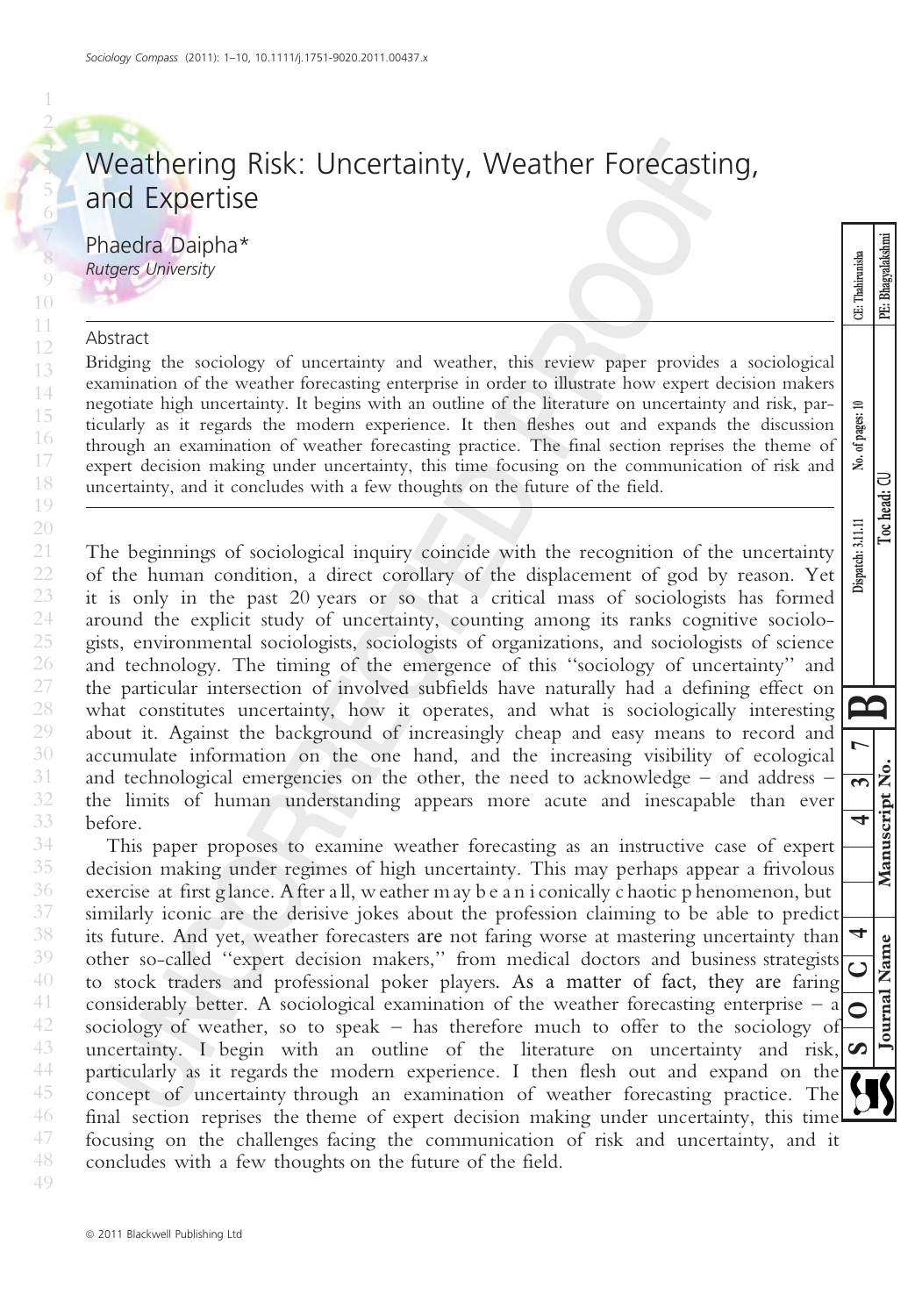## Uncertainty and risk in an age of complexity

If one were to pinpoint the beginning of a sociology of uncertainty, it would have to be around the time of the appearance of Ulrich Beck's Risk Society. Published in German in 1986 and in English in 1992, Risk Society both signaled and fueled a shift away from postmodern critique and toward sociological pragmatism by proposing a new heuristic for unlocking the paradoxes of post-industrialism: the emergence of a new type of risk  $-$  a risk extremely unlikely in its occurrence but incalculable in its potential for catastrophe. The distinguishing feature of such risk is the unprecedentedly high level of uncertainty surrounding it. The world is safer than ever before, yet we live haunted by a specter of imminent doom. The infrastructure supporting and supported by the scale of production and the standard of living characteristic of late capitalism has, time and time again, proven too unstable a force to harness. Amid oil spills and nuclear leaks, debates about the rise of allergies and global warming, and calls for greater vigilance against invisible, ever-lurking threats,  $c$ ertitude – as a goal and as a state of being – becomes a naïve and dangerous attitude.

This is not to say of course that risk was not already conceptually wedded to uncertainty. By the late 19th century, the project of ''taming chance'' (Hacking 1990; see also Gigerenzer et al. 1989; Stigler 1986) by devising quantitative techniques and statistical patterns had been well under way. Yet, up to that point, the terms ''risk'' and ''uncertainty'' had a very different valence. As famously defined by economist Frank Knight (1921, 233), ''risk'' implied that the probability distribution of possible outcomes for a given situation was known or calculable, whereas ''uncertainty'' implied that such knowledge was precluded by the uniqueness of the situation. Even so, uncertainty under this view was reducible, even eliminable in principle, given sufficient time and information sharing. In the age of ''reflexive modernity'' (Beck et al. 1994) and the ''collective mania with risk'' (Sapolsky 1990, 83) that follows, however, such trust in the power of rationality becomes deeply eroded, as does the distinction between risk and uncertainty. The multiplied manifestations  $-$  actual and rhetorical  $-$  of risk now militate for a demarcation between reducible and truly irreducible uncertainty. What emerges is an analytic distinction between epistemic uncertainty, tantamount to the old Knightian uncertainty, and ontological – or aleatory or stochastic – uncertainty. Under the current view, even if all epistemic uncertainty were somehow eliminated and all probabilities calculated, there would still remain an irreducible, ontological uncertainty due to the fundamental randomness of certain natural or social phenomena.

Meanwhile, in practice, the distinction between reducible and irreducible uncertainty is largely moot as it often may well be impossible to reduce measurement or modeling errors beyond a certain level. Paradoxically, the more realistic a model through the introduction of additional parameters, the more uncertain it becomes (Oreskes 2003). But furthermore, it is often easier to quantify and model irreducible ''natural'' uncertainty than ''artificial'' – i.e. measurement- or model-derived – reducible uncertainty. One thus frequently encounters a lumping together of reducible and irreducible uncertainties since only the quantification of this lumped uncertainty may be possible or desirable. Still, such conventional blurring does not warrant an analytic slippage between risk and uncertainty. On the contrary, it draws attention to the need to preserve the analytic distinction between the two terms in order to remain sensitive to, on the one hand, the mechanisms governing cognitive, emotional, and cultural biases of risk perception (see, e.g. Cerulo 2006; Damasio 1994; Douglas and Wildavsky 1983; Kahneman et al. 1982), and the multiplicity of strategies – other than risk assessment – that are employed to cope with uncertainty, on the other (Zinn 2006).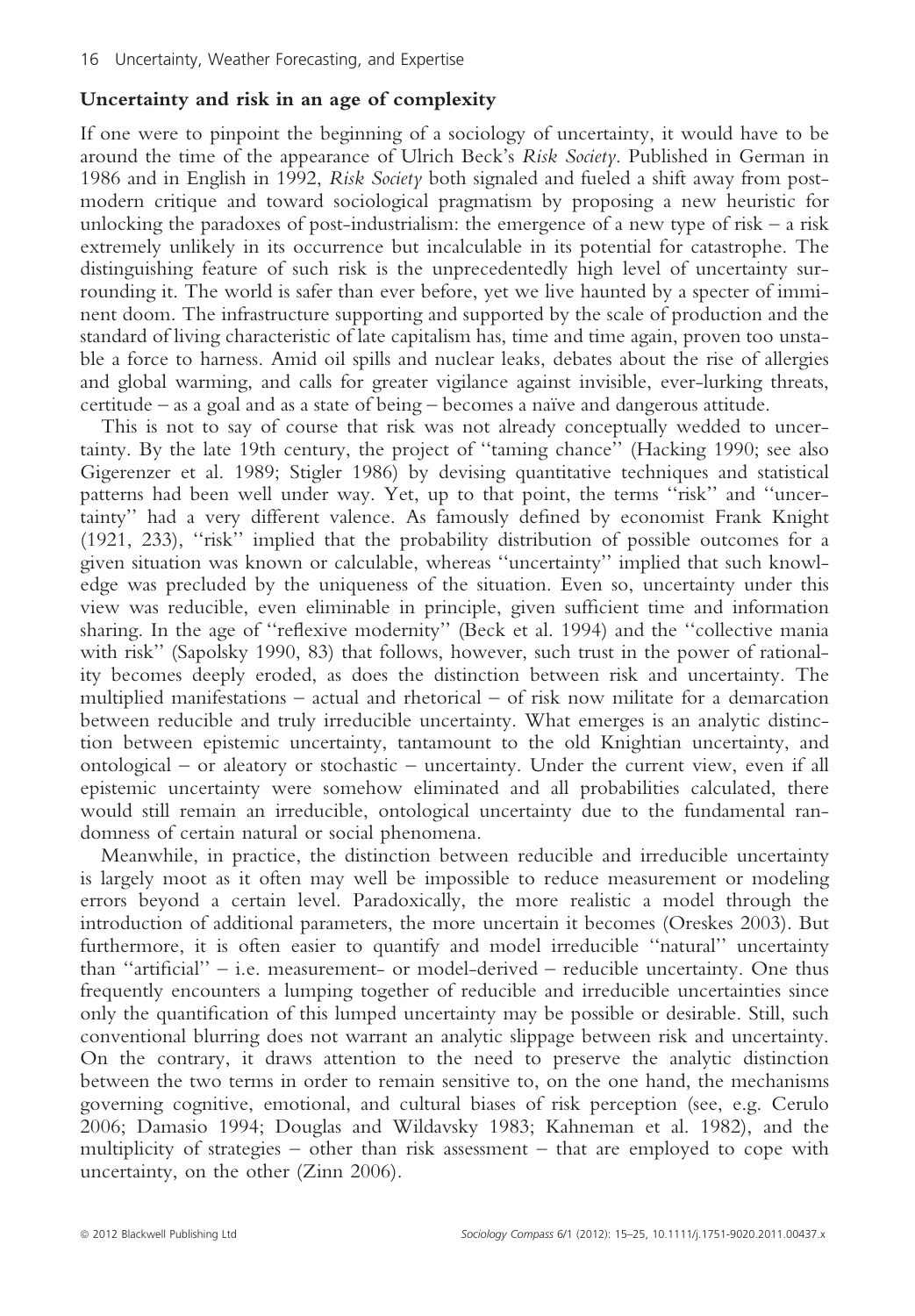With rising complexity in all aspects of life making the distinction between reducible and irreducible uncertainty unsustainable, scholars have increasingly abandoned the quest for certainty in search of strategies for mitigating unpreventable uncertainties and so-called ''second order dangers.'' The buzzword of the day is ''resilience'' (see, e.g. Weick and Sutcliffe 2007), symbolically culminating in the establishment in 2010 of an Office of Resilience within the National Security Council of the White House. This embracing of uncertainty has resulted in an exploration of the positive, productive side of living with uncertainty (Zaloom 2004) and a reformulation of expertise acquisition and decision making more generally. Social actors – individuals and organizations alike – make sense of, and cope with, the equivocality of their environment (Weick 1995) through a process of tinkering, or bricolage (Lévi-Strauss 1966), creatively adapting resources at hand to problems, as they arise. Such ad hoc improvisations include coming up with ''fast and frugal'' cognitive heuristics (for an overview, see Gigerenzer and Selten 2001) as well as material, ''crafted'' solutions. And they pertain to all types of knowledge work, including knowledge work conducted within the hallowed halls of rationality itself: laboratory science (see, e.g. Knorr Cetina 1979, 1981; Latour and Woolgar 1979; Lynch 1985). Not that efforts to mitigate the limits of rational decision making cannot have unanticipated pathological consequences. Ironically, as organizations endeavor to minimize deliberation costs and enhance information exchange, they unwittingly often end up multiplying the uncertainty they are trying to manage (Vaughan 1999). What then of the people who have turned the unknown into a profession? How do they negotiate between the Scylla of uncertainty and the Charybdis of credibility loss? To elaborate on how experts deal with uncertainty, I now turn to the world of weather forecasting.

### Uncertainty and weather forecasting practice

The weather is arguably the most famous example of a phenomenon marked by high uncertainty. This uncertainty derives from the chaotic nature of the atmosphere, popularly captured in the notion of the ''butterfly effect.'' But it is further aggravated by the sparseness of weather data, the imperfections of weather measurements, and the dependency of weather prediction models on initialization conditions due exactly to limited scientific understanding of atmospheric complexity (Doswell 2004). Such challenges around the nature of the atmosphere are reflected in the nature of weather forecasts themselves, expressed in probability and range estimates, as in, ''There is a 40% chance of flurries tomorrow morning, mainly between 8:00 and 11:00 a.m."

This non-determinism of weather forecasts we conventionally like to attribute to a case of forecasters hedging their bets, and this explanation is not untrue, of course (on hedging in weather forecasts see, e.g. Murphy 1978). Yet, a better, more complete explanation must start from the fact that the non-linear hydrodynamic, thermodynamic, radiational, chemical, and physical interactions underlying atmospheric processes prohibit a sufficiently specific, accurate categorical prediction of the weather. In the name of providing more information, forecasters have taken to qualifying their assertions with an estimate of their confidence level based on the meteorological uncertainties associated with a given weather pattern.

Not surprisingly, the high uncertainty of the weather has already brought much scholarly attention to the experts charged with predicting its behavior. Cognitive task analysis in particular – a relatively recent methodological approach to the study of expertise that marries behavioral economics with cognitive science and industrial psychology – has found much appeal in weather forecasting practice as an expert system of uncertainty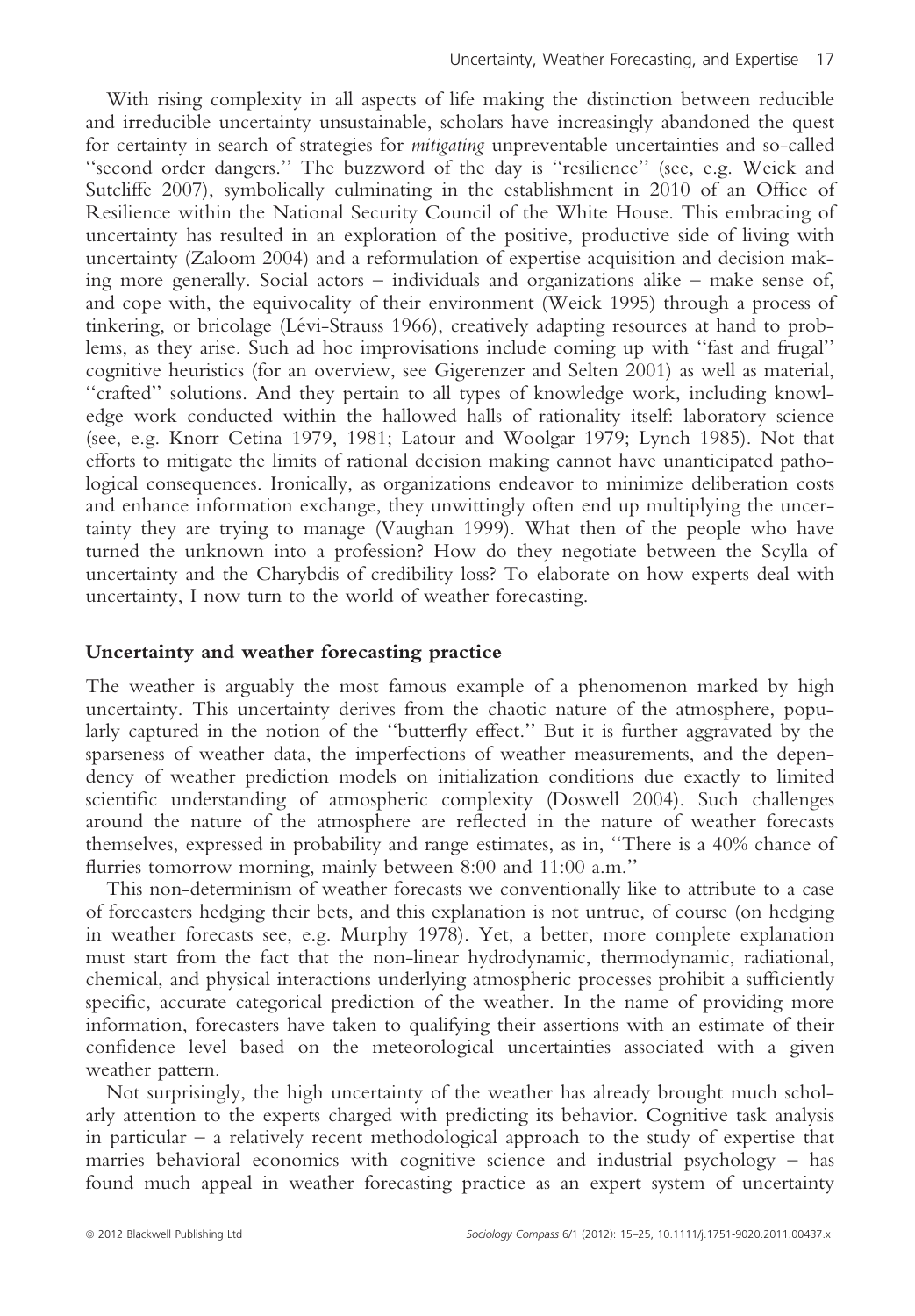management. Of particular relevance for the purposes of this discussion are findings that underscore the multiplicity of reasoning styles and forecasting strategies forecasters adopt as a response to the variable weather regimes and information resources they must contend with (Hoffman and Coffey 2004; Pliske et al. 2004). Efforts to elicit and model the cognitive processes underlying the forecasting task in light of the fact that there is no one optimal way to master uncertainty have already found extensive application in visualization and knowledge transfer systems design (see, e.g. Heideman et al. 1993; Hoffman 1991; Hoffman et al. 2005, 2006; Pliske et al. 2004; Trafton et al. 2000). Yet, while such studies – part of a broader recent turn to naturalistic studies of decision making (for an overview, see Lipshitz et al. 2001) – draw attention to the context dependence of weather forecasting practice, still absent is the social context of forecast production.

Historical studies of meteorology go a long way toward furnishing the necessary framework for understanding the forces that gave rise to, and continue to shape, weather forecasting as a system of expertise. The weather, of course, has always struck fear and awe in the hearts of men: efforts to reign in its power by making it predictable have existed since before the beginning of history, the earliest recorded endeavor to systematize and theorize atmospheric physics being Aristotle's Meteorologica. But it was not until the late 18th century – and the spirit of Enlightenment sweeping Europe and the United States – that weather forecasting as an enterprise came into being (Golinski 2007). The catalyst was a relatively steady supply of weather reports as taking meteorological observations turned into a gentlemanly pastime (Jankovic´ 2000). Soon, local initiatives became more or less absorbed into scientific societies, such as the Royal Society of London or the Smithsonian Institution, and, aided by the adoption of the telegraph, there emerged a stable, albeit thin, network of weather observers spanning military hospitals, army posts, school academies, and colleges (Fiebrich 2009). It was the mounting demands for financial and human resources of these expanding weather observation networks around the globe that led to the establishment of dedicated, national weather agencies and the standardization of weather instruments and measurements in the mid-19th century (Fleming 1990; Hughes 1970; Whitnah 1961). Data alone, however, did little to establish weather prediction as a science. If anything, the relative ease with which a wide variety of data on the weather could be collected intensified jurisdictional wars in the form of debates over the scientific merit of local weather versus global atmospheric systems, observation versus speculation, reportage of unusual weather phenomena versus regular weather records (Anderson 2005; Jankovic´ 2000). Nor was the development of numerical weather prediction models in the early 20th century enough to legitimize weather forecasting as a science – such efforts were in fact greeted as premature and misguided at the time (Friedman 1989; Lynch 2006; but see Fleming 2001 on the significance of the ''D-Day forecast''). It took until the mid-century, when observing networks and numerical weather prediction modeling were harnessed to the computing power of machines – all thanks to the close links between the meteorological community and the military forged during the second world war – for weather forecasting to emerge as a scientific profession in its own right (Fleming 1996; Harper 2003, 2008; Jankovic´ 2004; Lynch 2006).

This outline of the history of the professionalization of weather forecasting hardly constitutes a complete explanation of the phenomenon of course. Equally importantly, it glosses over the development of the distinctive national traditions of weather forecasting that, in their interaction, brought forth the current epistemic culture of the discipline. It does, however, help highlight key interrelated regularities structuring the field: a long-standing and extensive weather observing network, buttressed by a project of ''infrastructural globalism'' (Edwards 2006, 2010); quantitative forecast models, generated by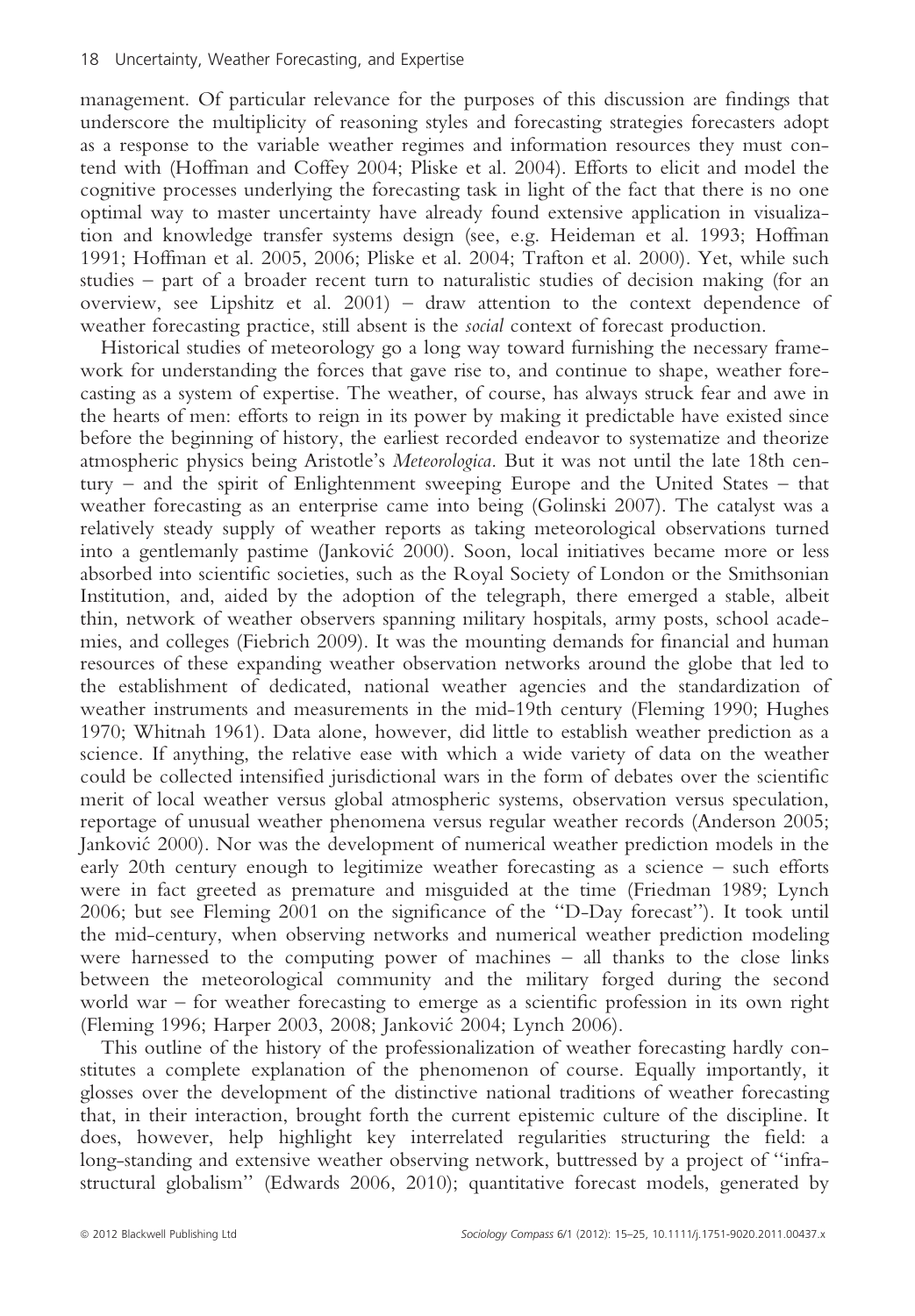computers powerful enough to absorb the massive amount of available data; wide-ranging and keen stakeholders, given the universal relevance and potential destructiveness of weather. It is this last that provided meteorologists with the collaborative data- and computer-intensive environment necessary for countering uncertainty long before most other fields were able to muster similar resources and support.

Nowhere are these three elements better aligned or more pronounced than in the operations of government weather organizations. Consider the National Weather Service (NWS), the federal agency charged with providing meteorological forecast and warning services for the United States. Contrary to popular perception, NWS forecasting operations are not housed in a centralized meteorological facility but in 122 forecasting offices around the country, assigned to  $-$  and located in  $-$  a specific geopolitical region. What is commonly understood as the NWS forecast in reality involves over a hundred separately issued and disseminated NWS forecasts, each catering to a particular area of forecasting responsibility but digitally stitched together into an apparently seamless national whole. This decentralized structure of NWS forecasting operations is in fact indicative of a more profound and deep-seated mindset, pervading the entire agency, that sees it as unavoidable, if not necessary, that forecasting offices be allowed to self-determine how operational directives should actually be operationalized in their jurisdiction. So much so, in fact, that, upon comparing the cultures of three forecasting offices, Gary Alan Fine arrives at the conclusion that in ''the local offices of the NWS, it is almost as if 122 organizational experiments are running simultaneously'' (Fine 2007, 71). The rationale given as the basis for this state of affairs is the same one presumably militating for the existence of field offices in the first place: the local particularities of weather and the particular weather requirements of local communities. Crucially, therefore, forecasters are deferred to not simply because they are presumed to be experts on the local indeterminacies of weather but also because they are presumed to be experts on the dynamic complexity of NWS audiences, as well.

To be sure, weather forecasting practice and the management of meteorological uncertainty are predicated on a particular organizational logic and shared, situated practices of looking and reasoning (Daipha 2007, 2010; Fine 2007; Thurk and Fine 2003). An institutional analysis of NWS forecasting is therefore fundamental for appreciating the social structures and cultural context within which it is performed. But the realities of NWS forecasting operations also serve to underscore the tight coupling of material and social considerations at play. The streamlined appearance of their operations room belies the fact that weather forecasters routinely contend with diverse, partial, non-overlapping, and often contradictory weather reports. As preoccupied as they are with the weather pulsating on their screens, they still remain always attuned to a wide variety of meteorological inputs and stimuli in order to compensate for the sparseness of data sites and the limitations of weather instruments and models. But furthermore, while weather forecasters may be ostensibly charged with mastering the uncertainty of the atmosphere, what they are ultimately tasked with doing is arbitrate on its social consequences. What matters, and what is featured in weather forecasts, is the ''weather outside,'' the tangibly real weather, the weather that we get to experience. That is why NWS forecasters strive to move beyond the available variable-based information inside their office toward a more holistic, experiential appreciation of meteorological conditions. They have thus carved a space for themselves between the laboratory and the field – between the preprocessed weather on their computer screens and weather in the wild – in order to achieve ''maximum grip'' (Merleau-Ponty, 1962) on the atmosphere. When the data on their screens do not add up, they will look for supplementary information wherever they can find it – even to the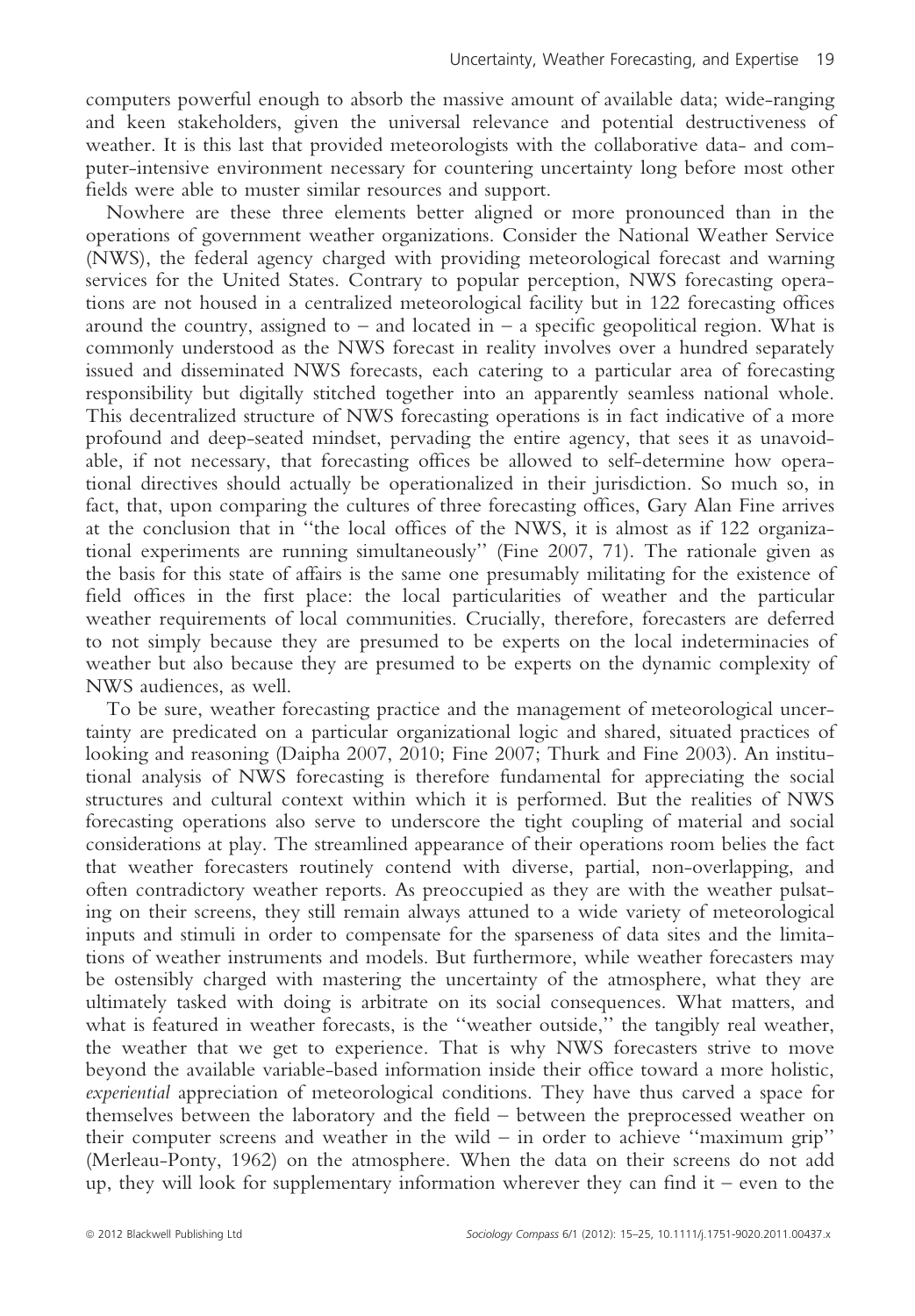point of enlisting their own bodies as yet an additional weather instrument in an effort to translate the complexity of the atmosphere into a coherent, actionable message about the future. Indeed, well aware that their forecast is only as good as it is useful, NWS forecasters will sometimes disregard clear evidence from observation instruments and computer models and omit mentioning a weather event in their forecast if they expect it will not be experienced as such by the public (Daipha 2007). Meteorological risk, after all, is socially defined and context specific. So, too, therefore, is the accuracy of weather predictions. In order to successfully handle atmospheric uncertainty, meteorological decision making must stay firmly grounded in the circumstances of the social phenomenon that ultimately is the weather.

# Uncertainty and expert decision making

Up to this point, I have been suggesting that weather forecasting is an excellent site for studying how experts manage uncertainty due to the high uncertainty of its subject matter. I would now like to qualify this position and argue that if weather forecasting presents an excellent site for studying uncertainty management, this is not for the obvious reasons alone. A closer look at the judgment and decision making literature reveals that, unlike most other experts, weather forecasters in fact exhibit a remarkably high degree of reliability in their assessment of uncertainty and risk (Murphy and Winkler 1977; Oreskes 2003; Stewart et al. 1997). All the usual jokes notwithstanding, weather forecasts are continuously getting better, and not simply because computing power and weather prediction models are getting better – weather forecasters themselves are getting better at assessing how good they are. What allows for such an effective calibration of their performance is the fact that they find themselves in the rare, enviable position to be able to evaluate their decisions frequently and in near-real time. Although institutionally and culturally primed to handle uncertainty, however, and despite the relative predictive superiority of their pronouncements about the future, weather forecasters still need to make these pronouncements intelligible and meaningfully relevant to their audience, or else they won't be able to capture its attention. The persistence of jokes about the unreliability of weather forecasts, strong scientific evidence to the contrary notwithstanding, speaks volumes about the central role the *communication* of uncertainty plays in uncertainty management (Hooke and Pielke 2000).

And that is perhaps what is most instructive about the weather forecasting case. Few can aspire to the expansive infrastructure of distributed information and intelligence characteristic of meteorological operations. And fewer still can rely on a long-standing archive of continuous, up-to-the-minute stream of verification data. Yet, considering the tenuous credibility of weather forecasting services, the bigger lesson to be learned is that improvement in calibration and overall decision making skill alone does not lead to effective uncertainty management. Equally, if not more, important is a keen appreciation of the true needs and concerns of one's customers and stakeholders. Here, the NWS arguably provides a useful negative example. On the one hand, the complexity of the atmosphere militates for the use of probabilistic statements about its future, conventionally expressed in quantitative language because of its assumed information-rich and unambiguous nature. On the other hand, the general public continues to interpret presumably straightforward forecasts, such as ''There is a 30% chance of rain tomorrow,'' in multiple, mutually contradictory ways (Gigerenzer et al. 2005). This state of affairs is especially pronounced for NWS forecasters due to the great variety of audiences and weather sensitivities they must cater to. Such structural communication obstacles force the NWS to resort to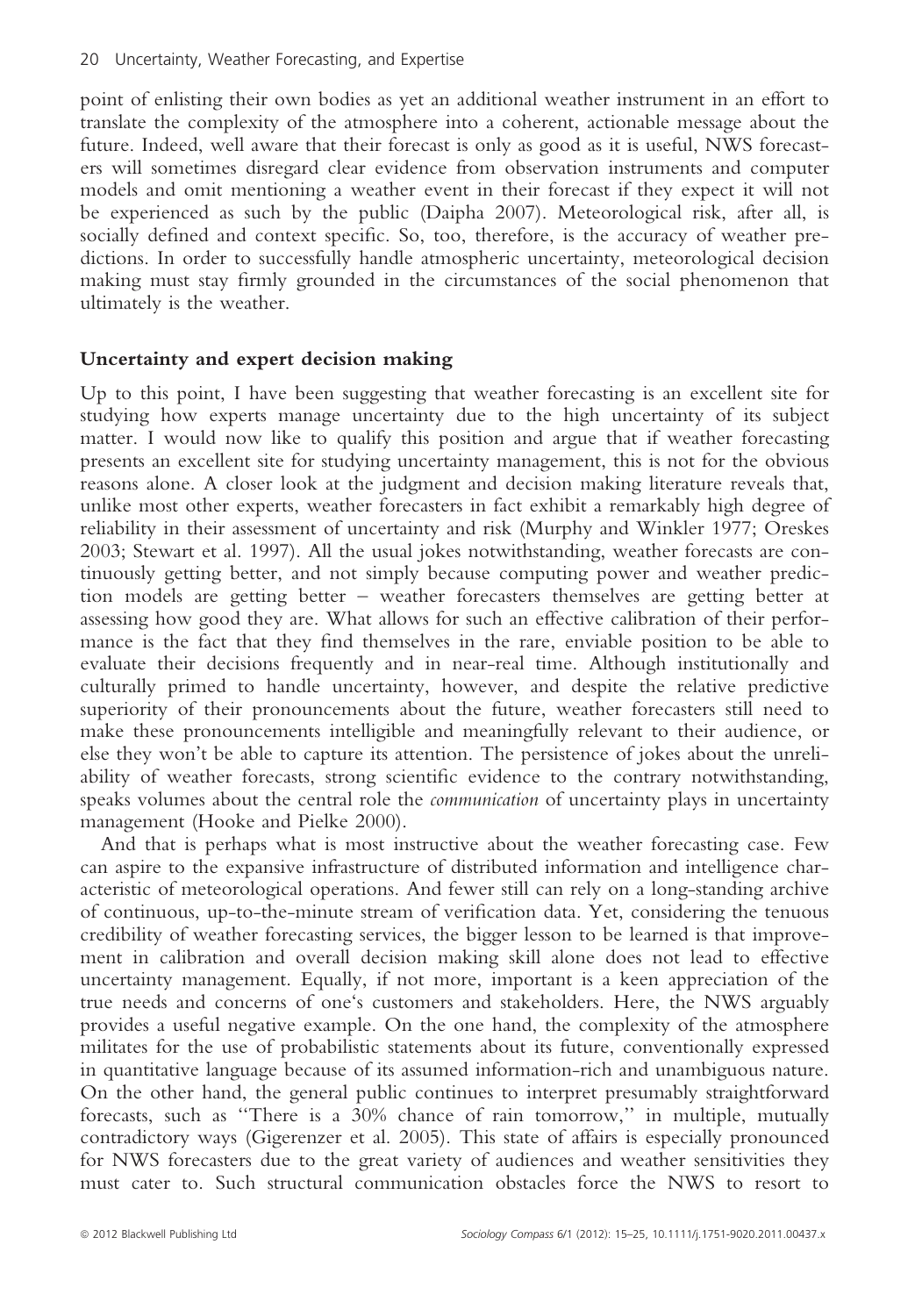constructing functional substitutes for its audiences, or ''imagined lay persons'' (Maranta et al. 2003), as it deliberates on how to best protect the life and property of the entire nation. It is fair to say in this respect that NWS conceptualizations of its audiences have, by and large, been based on the so-called ''deficit model'' of the public understanding of science (Wynne 1991; Ziman 1991), which conceives of the general public as scientifically ignorant, passive consumers of information, thus naturalizing the epistemic division of labor between experts and laypersons and granting ''scientists broad authority to determine which simplifications are "appropriate" " (Hilgartner 1990, 520). To some extent, of course, it is understandable that weather forecasters would seek to maintain an epistemic asymmetry between themselves and their audience to ensure that their advice comes across as authoritative and competent, hence actionable. A series of studies show, however, that the majority of forecast users do not take a weather forecast at face value but, instead, tend to ''keep their own counsel'' as to its true significance, adapting the forecast message to their daily plans and routines, rather than vice versa. Crucially, this tendency holds true for both ''proactive'' users such as building contractors, farmers, and commercial fishermen, consistently involved in weather-dependent activities, and more ''passive'' users such as housewives and senior home residents, who have a mostly incidental relationship to the weather. In this light, it will not do to try and redress the generalized mistrust over the accuracy, precision, and comprehensiveness of forecasting services by simply ''educating'' the general public about the scientific sophistication of the forecasting process. Nor will it do to continue operating under the assumption that the public is better of being told in categorical, yes⁄no, formulations what the weather is going to be, or, at any rate, that it should as much as possible be spared the uncertainty underlying meteorological predictions. Rather, efforts would be better spent devising a weather forecast that provides ''consumers with a more scientific basis for second-guessing forecasts (as they now do and will continue to do, in any case)'' (Westergard and Sanders 2000; see also Sanders and Westergard 2002).

The relationship between science and its publics is a topic that has received renewed attention in recent years. It is now generally agreed that science has become more visible and more controversial than ever, a direct outcome of the increasing difficulty to tame complexity-driven uncertainties. The old paradigm of scientific discovery, characterized by the autonomy of formal research institutions, is being superseded by a new paradigm of knowledge production that is socially distributed, application-oriented, trans-disciplinary and subject to multiple accountabilities (Nowotny et al. 2003). Indeed, debates on the dynamics between science and society increasingly move beyond the public understanding of, to the public engagement with science. Concurrent with the vision that sees, or would like to see, science in the public sphere, there has recently been an influx of models on ''scientific citizenship'' and ''citizen science'' that seek to reframe the implicit contract between science and the public by challenging and blurring the conventional distinction between expert and lay knowledge and by redirecting and redistributing flows of information toward a true dialog with all concerned parties (see, e.g. Davenport and Leitch 2005; Irwin 2001; Latour 2004; Nowotny 2001).

While such frameworks are consistent with numerous studies indicating that mobilized citizens can, and do, become scientific experts and knowledge producers themselves on matters of significance to them (see, e.g. Brown and Mikkelsen 1990; Corburn 2005; Epstein 1996; Hess 2009; McCormick 2007), it is also the case that the production of uncertainty will continue to be concentrated in increasingly complex, hi-tech organizational structures. The preceding analysis of NWS operations outlines a number of parameters to look out for, broadly summarized under the following two headings: data- and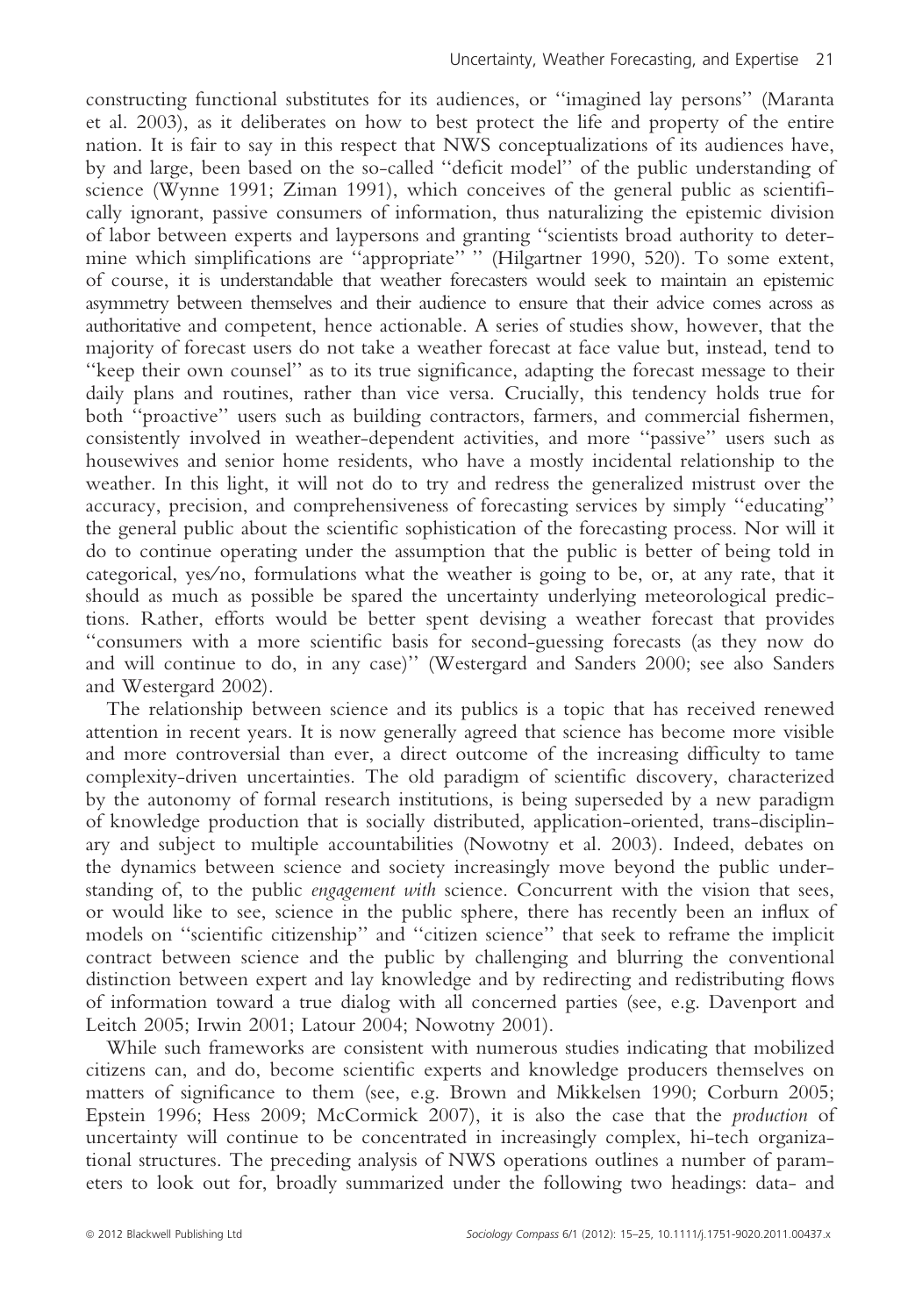computer-intensive collaboration networks, a liminal existence between the laboratory and the field. Yet, in order to capture the multiple subtle dynamics at play, one must take care to situate one's analysis within the real-world settings and contexts where uncertainty management occurs. Sociology of course boasts of a long and rich tradition of studying behavior ''where the action is'' (Goffman 1967). Unfortunately, sociologists have yet to systematically broach the subject of judgment and decision making, let alone to enter into dialog with the behavioral economists and cognitive scientists who dominate the field. While models of bounded rationality (Simon 1957) and prospect theory (Kahneman and Tversky 1979) have been uniquely successful in debunking the myth of the ''rational man,'' paving the way for more socially nuanced and sophisticated approaches to human decision making, the current literature is still fraught with essentializing assumptions and biases about human behavior, relying as it preponderantly does on simulations and (quasi)experimental settings. Meanwhile, the literature on organizational decision making, from garbage-can theory (Cohen et al. 1972) and organizational sensemaking (Weick 1995) to neoinstutionalism (DiMaggio and Powell 1983) and organizational accidents (see, e.g. Clarke 1989; Perrow 1984; Vaughan 1996), tends to analytically privilege the logic of the organization over the individuals and groups embedded in it, thus undertheorizing the fluid spaces for creative, strategic action afforded by the symbolic multivalence of institutional desiderata. Sorely needed are sociological theories of judgment and decision making in the face of uncertainty that simultaneously shed light on the microcontext of action. What is ultimately needed, of course, is interdisciplinary research, research that is not only event-driven but fundamentally informed by a shared commitment to unearthing the forces inexorably drawing together uncertainty and expertise. Only then can we hope to proactively respond to the challenges of an uncertain future.

# Short Biography

Phaedra Daipha is Assistant Professor of Sociology at Rutgers, The State University of New Jersey. Her research interests primarily revolve around expertise, prediction, and technology use. She is currently working on a book manuscript that analyzes the process of diagnosis and prognosis under regimes of high uncertainty based on an ethnographic study of forecasting practice at the National Weather Service.

# Note

\* Correspondence address: Phaedra Daipha, Department of Sociology, Rutgers University, 26 Nichol Avenue, New Brunswick, NJ 08901, USA. E-mail: pdaipha@rci.rutgers.edu

# References

Anderson, Katharine. 2005. Predicting the Weather: Victorians and the Science of Meteorology. Chicago: University of Chicago Press.

Beck, Ulrich. 1992. Risk Society: Towards a New Modernity. London: Sage.

Beck, Ulrich, Anthony Giddens and Scott Lash. 1994. Reflexive Modernization. Politics, Tradition and Aesthetics in the Modern Social Order. Stanford: Stanford University Press.

Brown, Phil and Edwin J. Mikkelsen. 1990. No Safe Place: Toxic Waste, Leukemia, and Community Action. Berkeley: University of California Press.

Cerulo, Karen A. 2006. Never Saw It Coming: Cultural Challenges to Envisioning the Worst. Chicago: University of Chicago Press.

Clarke, Lee. 1989. Acceptable Risk?: Making Decisions in a Toxic Environment. Berkeley: University of California Press.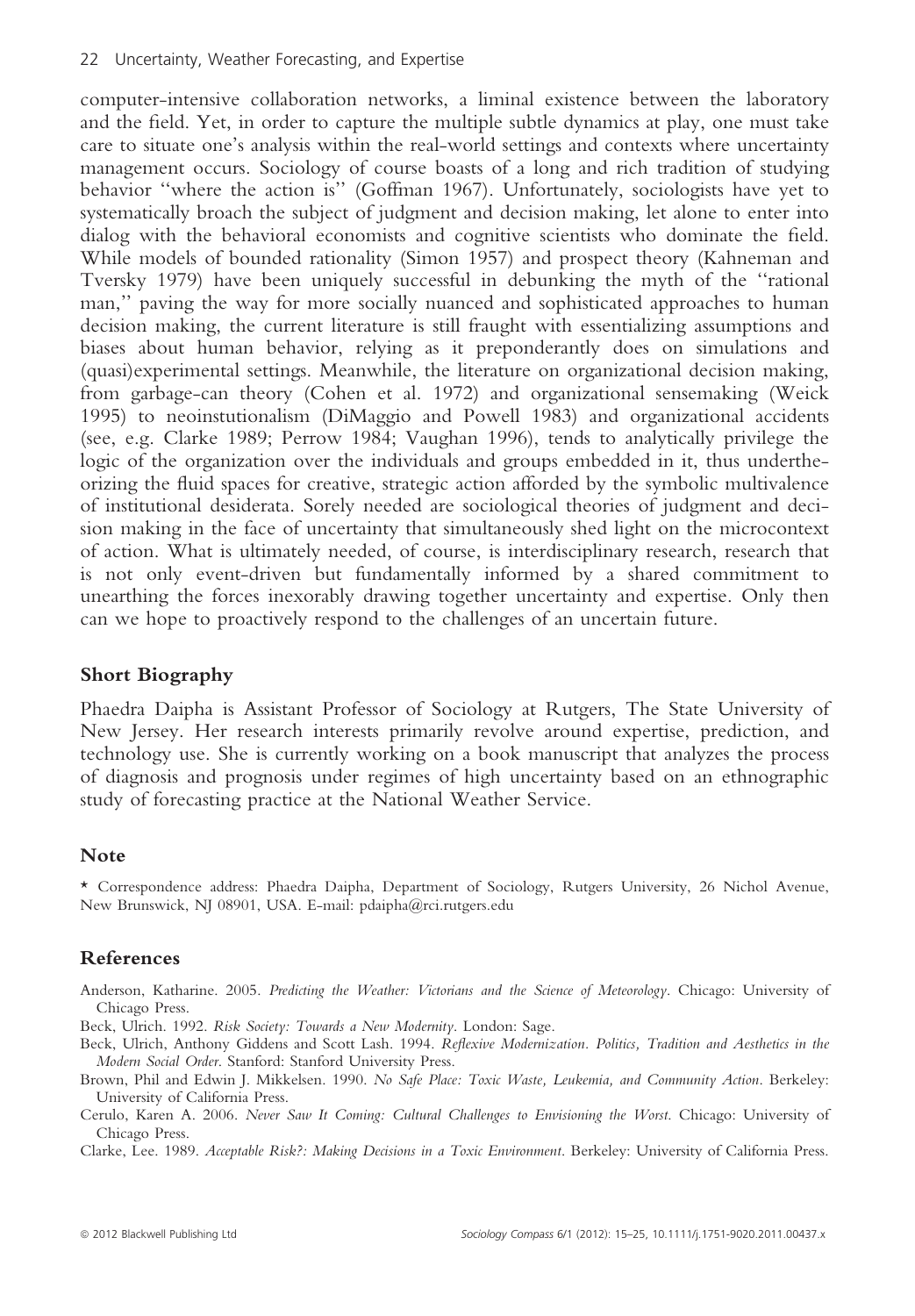- Cohen, Michael D., James G. March and Johan P. Olsen. 1972. 'A Garbage Can Model of Organizational Choice.' Administrative Science Quarterly 17: 1–25.
- Corburn, Jason. 2005. Street Science: Community Knowledge and Environmental Health Justice. Cambridge: MIT Press.
- Daipha, Phaedra. 2007. 'Masters of Uncertainty: Weather Forecasting and the Quest for Ground Truth.' Unpublished dissertation manuscript. Chicago: The University of Chicago.
- Daipha, Phaedra. 2010. 'Visual Perception at Work: Lessons From the World of Meteorology.' Poetics 38: 150–64.
- Damasio, Antonio R. 1994. Descartes Error: Emotion, Reason and the Human Brain. New York: G.P. Putnam's Sons.
- Davenport, Sally and Shirley Leitch. 2005. 'Agoras, Ancient and Modern, and a Framework for Science–Society Debate.' Science and Public Policy 32: 137–53.
- DiMaggio, Paul J. and Walter W. Powell. 1983. 'The Iron Cage Revisited: Institutional Isomorphism and Collective Rationality in Organizational Fields.' American Sociological Review 48: 147–60.
- Doswell, Charles A. 2004. 'Weather Forecasting by Humans—Heuristics and Decision Making.' Weather and Forecasting 19: 1115–26.
- Douglas, Mary and Aaron Wildavsky. 1983. Risk and Culture: An Essay on the Selection of Technological and Environmental Dangers. Berkeley: University of California Press.
- Edwards, Paul. 2006. 'Meteorology as Infrastructural Globalism.' Osiris 21: 229–50.
- Edwards, Paul. 2010. A Vast Machine: Computer Models, Climate Data, and the Politics of Global Warming. Cambridge: MIT Press.
- Epstein, Steven. 1996. Impure Science: AIDS, Activism, and the Politics of Knowledge. Berkeley: University of California Press.
- Fiebrich, Christopher A. 2009. 'The History of Surface Weather Observations in the United States.' Earth-Science Reviews 93: 77–84.
- Fine, Gary A. 2007. Authors of the Storm: Meteorologists and the Culture of Prediction. Chicago: University of Chicago Press.
- Fleming, James R. 1990. Meteorology in America, 1800-1870. Baltimore: Johns Hopkins University Press.
- Fleming, James R. 1996. Historical Essays in Meteorology, 1919-1995. Boston: American Meteorological Society.
- Fleming, James R. 2001. Weathering the Storm: Sverre Petterssen, the D-Day Forecast, and the Rise of Modern Meteorology. Boston: American Meteorological Society.
- Friedman, Robert Marc. 1989. Appropriating the Weather: Vilhelm Bjerknes and the Construction of a Modern Meteorology. Ithaca: Cornell University Press.
- Gigerenzer, Gerd, Ralph Hertwig, Eva van den Broek, Barbara Fasolo and Konstantinos V. Katsikopoulos. 2005. ''A 30% Chance of Rain Tomorrow''': How Does the Public Understand Probabilistic Weather Forecasts?' Risk Analysis 25: 623–9.
- Gigerenzer, Gerd and Reinhard Selten. 2001. Bounded Rationality: The Adaptive Toolbox. Cambridge: MIT Press.
- Gigerenzer, Gerd, Zeno Swijtink, Theodore Porter, Lorraine Daston, John Beatty and Lorenz Krueger. 1989. The Empire of Chance: How Probability Changed Science and Everyday Life. Cambridge: Cambridge University Press.
- Goffman, Erving. 1967. Interaction Ritual: Essays on Face-to-Face Interaction. Chicago: Aldine.
- Golinski, Jan. 2007. British Weather and the Climate of Enlightenment. Chicago: Chicago University Press.
- Hacking, Ian. 1990. The Taming of Chance. Cambridge: Cambridge University Press.
- Harper, Kristine C. 2003. 'Research From the Boundary Layer: Civilian Leadership, Military Funding and the Development of Numerical Weather Prediction (1946-55).' Social Studies of Science 33: 667–96.
- Harper, Kristine C. 2008. Weather by the Numbers: The Genesis of Modern Meteorology. Cambridge: MIT Press.
- Heideman, K. F., T. R. Stewart, W. R. Moninger and P. Reagan-Cirincione. 1993. 'The Weather Information and Skill Experiment (WISE): The Effect of Varying Levels of Information on Forecast Skill.' Weather and Forecasting 8: 25-36.
- Hess, David J. 2009. 'The Potentials and Limitations of Civil Society Research: Getting Undone Science Done.' Sociological Inquiry 79: 306–27.
- Hilgartner, Stephen. 1990. 'The Dominant View of Popularization: Conceptual Problems, Political Uses.' Social Studies of Science 20: 519-39.
- Hoffman, Robert R. 1991. 'Human Factors Psychology in the Support of Forecasting: The Design of Advanced Meteorological Workstations.' Weather and Forecasting 6: 98–110.
- Hoffman, Robert R. and John W. Coffey. 2004. 'Weather Forecasting and the Principles of Complex Cognitive Systems.' Pp. 315–9 in Proceedings of the 48th Meeting of the Human Factors and Ergonomics Society. Santa Monica, CA: Human Factors and Ergonomics Society.
- Hoffman, Robert R., John W. Coffey, Joseph D. Novak and A. J. Cañas. 2005. 'Applications of Concept Maps to Web Design and Web Work.' Pp. 157–75 in Handbook of Human Factors in Web Design, edited by R. W. Proctor and K.-P. L. Vu. Mahwah, NJ: Erlbaum.
- Hoffman, Robert R., John W. Coffey, Kenneth M. Ford and Joseph D. Novak. 2006. 'A Method for Eliciting, Preserving, and Sharing the Knowledge of Forecasters.' Weather and Forecasting 21: 416–28.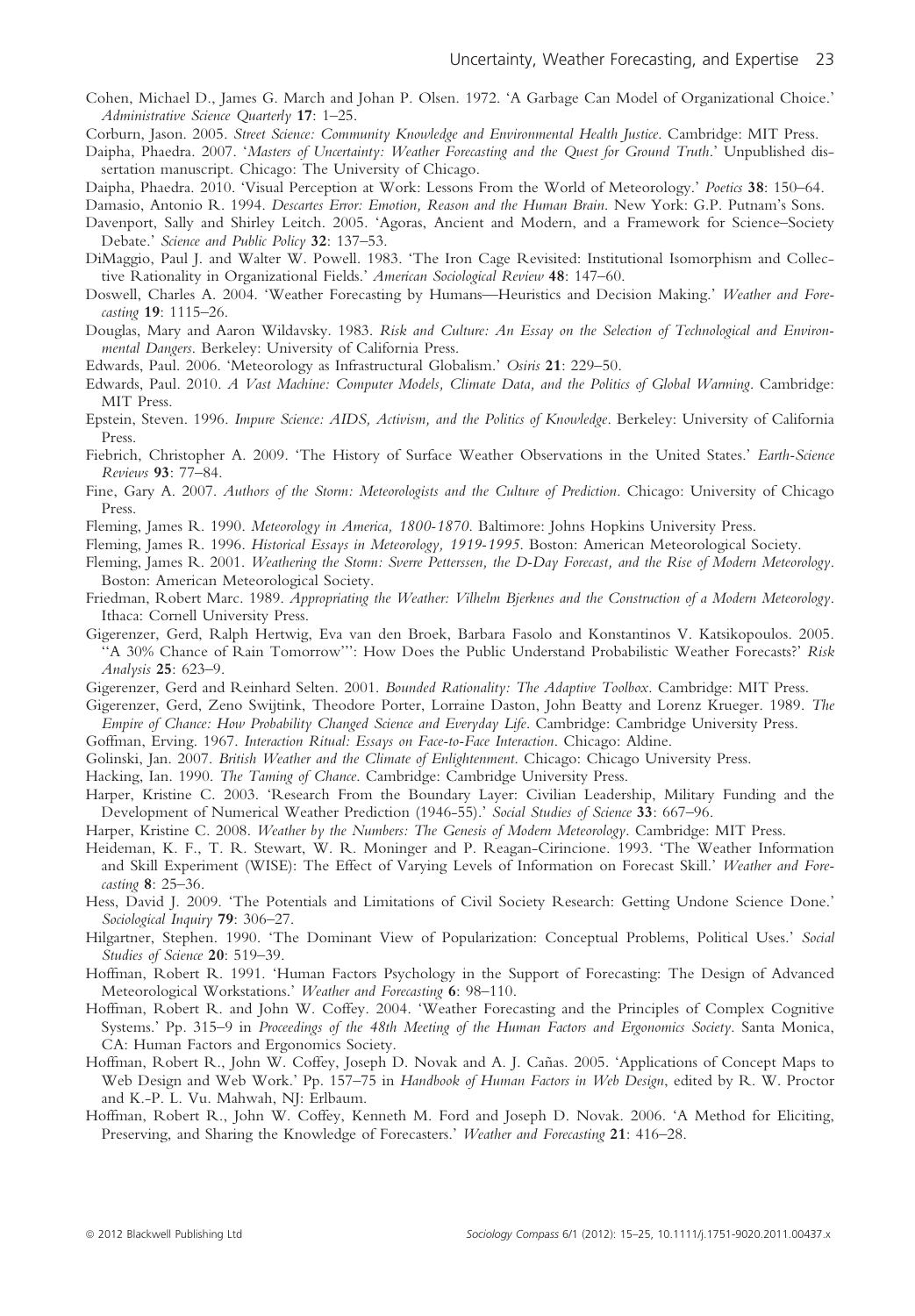- Hooke, William H. and Roger A. Pielke Jr. 2000. 'Short-Term Weather Prediction: An Orchestra in Need of a Conductor.' Pp. 61-83 in Prediction: Science, Decision-Making, and the Future of Nature, edited by Daniel Sarewitz, Roger A. Pielke Jr and Radford Byerly Jr. Washington: Island Press.
- Hughes, Patrick. 1970. A Century of Weather Service: A History of the Birth and Growth of the NWS. New York: Gordon and Breach.
- Irwin, Alan. 2001. 'Constructing the Scientific Citizen: Science and Democracy in the Biosciences.' Public Understanding of Science 10: 1-18.
- Janković, Vladimir. 2000. Reading the Skies: A Cultural History of English Weather, 1650-1820. Chicago: The University of Chicago Press.
- Janković, Vladimir. 2004. 'Science Migrations: Mesoscale Weather Prediction From Belgrade to Washington, 1970–2000.' Social Studies of Science 34: 45–75.
- Kahneman, Daniel and Amos Tversky. 1979. 'Prospect Theory: An Analysis of Decisions Under Risk.' Econometrica 47: 263–91.
- Kahneman, Daniel, Paul Slovic and Amos Tversky. 1982. Judgment Under Uncertainty: Heuristics and Biases. Cambridge: Cambridge University Press.
- Knight, Frank H. 1921. Risk, Uncertainty and Profit. Boston: Houghton Mifflin.
- Knorr Cetina, Karin. 1979. 'Tinkering Toward Science: Prelude to a Theory of Scientific Practice.' Theory and Society 8: 347–76.
- Knorr Cetina, Karin. 1981. The Manufacture of Knowledge: An Essay on the Constructivist and Contextual Nature of Science. New York: Pergamon Press.
- Latour, Bruno. 2004. Politics of Nature: How to Bring the Sciences into Democracy. Cambridge, MA: Harvard University Press.
- Latour, Bruno and Steve Woolgar. 1979 (1986). Laboratory Life: The Social Construction of Scientific Facts. Princeton: Princeton University Press.
- Lévi-Strauss, Claude. 1966. The Savage Mind. Chicago: The University of Chicago Press.
- Lipshitz, Raanan, Gary Klein, Judity Orasanu and Eduardo Salas. 2001. 'Taking Stock of Naturalistic Decision Making.' Journal of Behavioral Decision Making 14: 331–52.
- Lynch, Michael. 1985. Art and Artifact in Laboratory Science: A Study of Shop Work and Shop Talk in a Research Laboratory. London: Routledge & Kegan Paul.
- Lynch, Peter. 2006. The Emergence of Numerical Weather Prediction: Richardson's Dream. Cambridge: Cambridge University Press.
- Maranta, Allesandro, Michael Guggenheim, Priska Gisler and Christian Pohl. 2003. 'The Reality of Experts and the Imagined Lay Person.' Acta Sociologica 46: 150–65.
- McCormick, Sabrina. 2007. 'Democratizing Science Movements: A New Framework for Mobilization and Contestation.' Social Studies of Science 37: 609-23.
- Merleau-Ponty, Maurice. 2002 [1962]. Phenomenology of Perception. London: Routledge.
- Murphy, Allan H. 1978. 'Hedging and the Mode of Expression of Weather Forecasts.' Bulletin of the American Meteorological Society 59: 371–3.
- Murphy, Allan H. and Robert L. Winkler. 1977. 'Reliability of Subjective Probability Forecasts of Precipitation and Temperature.' Applied Statistics 26: 41–7.
- Nowotny, Helga. 2001. Re-Thinking Science: Knowledge and the Public in an Age of Uncertainty. London: Polity Press.
- Nowotny, Helga, Peter Scott and Michael Gibbons. 2003. 'Introduction: ''Mode 2'' Revisited: The New Production of Knowledge.' Minerva 41: 179–94.
- Oreskes, Naomi. 2003. 'The Role of Quantitative Models in Science.' Pp. 13–31 in Models in Ecosystem Science, edited by Charles D. Canham, Jonathan J. Cole and William K. Lauenroth. Princeton: Princeton University Press.
- Perrow, Charles. 1984. Normal Accidents. Living With High-Risk Technologies. Princeton: Princeton University Press.
- Pliske, Rebecca M., Beth Crandall and Gary Klein. 2004. 'Competence in Weather Forecasting.' Pp. 40–70 in Psychological Investigations of Competent Decision Making, edited by K. Smith, J. Shanteau and P. Johnson. Cambridge: Cambridge University Press.
- Sanders, Robert E. and Richard Westergard. 2002. 'Empowering the Forecast Consumer: An Investigation of Citizen Need for, and the Technology for Communicating, Process-Centered Weather Information.' Final Report for the COMET⁄ UCAR Program, Boulder, CO.
- Sapolsky, Harvey M. 1990. 'The Politics of Risk.' Daedalus 119: 83-96.
- Simon, Herbert A. 1957. Models of Man, Social and Rational: Mathematical Essays on Rational Human Behavior in a Social Setting. New York: Wiley and Sons.
- Stewart, Thomas R., Paul J. Roebber and Lance F. Bosart. 1997. 'The Importance of the Task in Analyzing Expert Performance.' Organizational Behavior and Human Decision Processes 69: 205–19.
- Stigler, Stepher M. 1986. The History of Statistics: The Measurement of Uncertainty Before 1900. Cambridge: Harvard University Press.
- Thurk, Jessica and Gary Alan Fine. 2003. 'The Problem of Tools: Technology and the Sharing of Knowledge.' Acta Sociologica 46: 107–17.